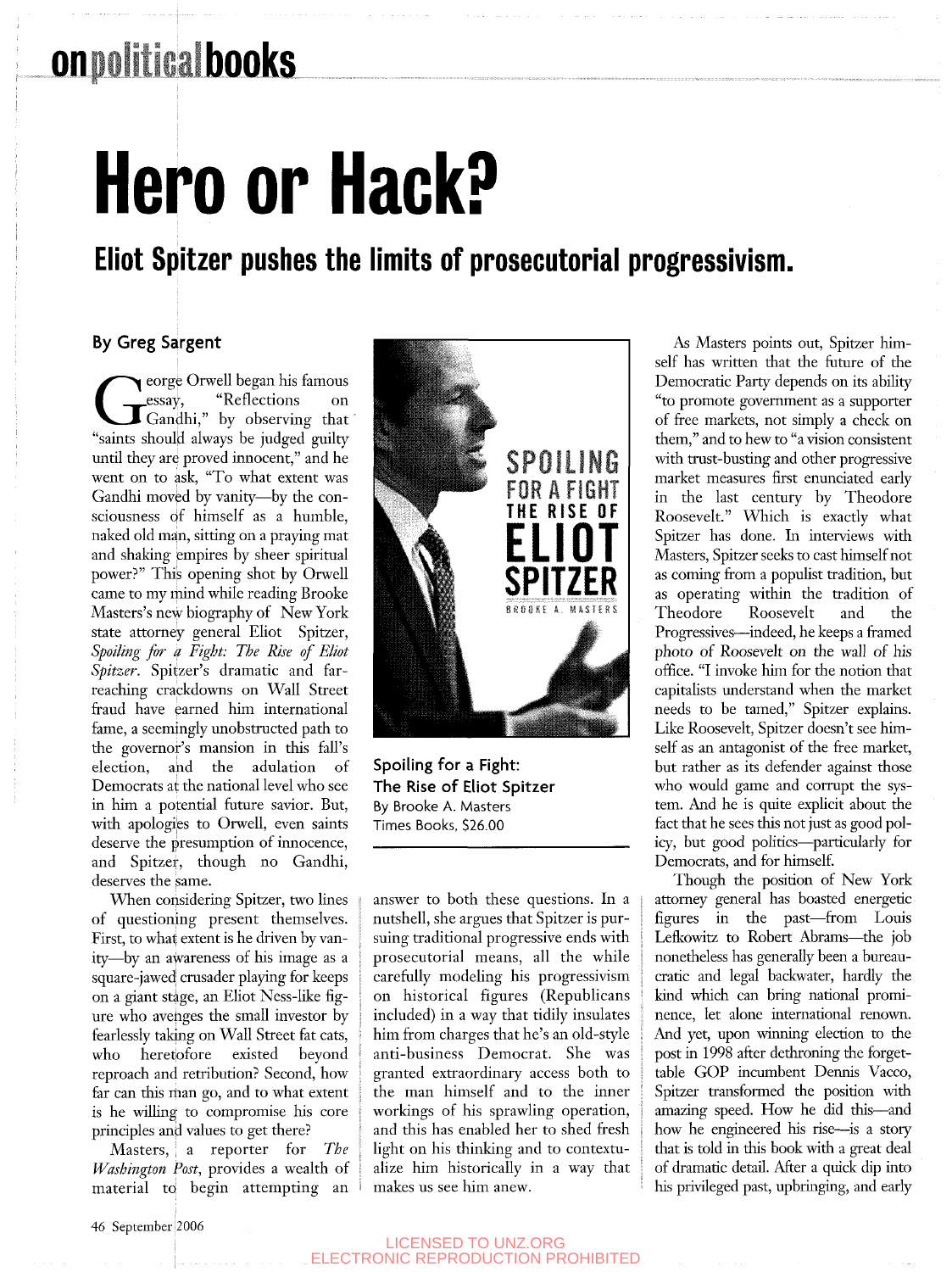## **Master of Arts in Diplomacy - Online**



## Because the world is subject to change

International Business Negotiations. Peacekeeping Operations. Foreign Aid. Post-conflict Nation Building. Non-Governmental Conflict Management. Do you have the skills to be effective in our complex political **world and take your career to the next level? Consider an online Master of Arts in Diplomacy degree with a**  concentration in Conflict Management, International Commerce or Terrorism from Norwich University**completed on your own time—and become a leader in your field.** 

ELECTRONIC REPRODUCTION PROHIBITED

**Flexible.** Career; meetings; deadlines; family commitments we know there's no such thing as a normal day. Complete your coursework any time, any place.

**Fast.** Earn your degree in less than two years, not five—from a fully-accredited university with 186 years of academic heritage.

**Focused.** Master the critical thinking skills to excel in effective diplomacy, intercultural communication, and negotiating. Our international expert faculty have been there, done that, and know what you need to be effective and advance your career.



Learn more: www.dlplomacy.norwich.edu/wmo 1-800-460-5597 ext. 3378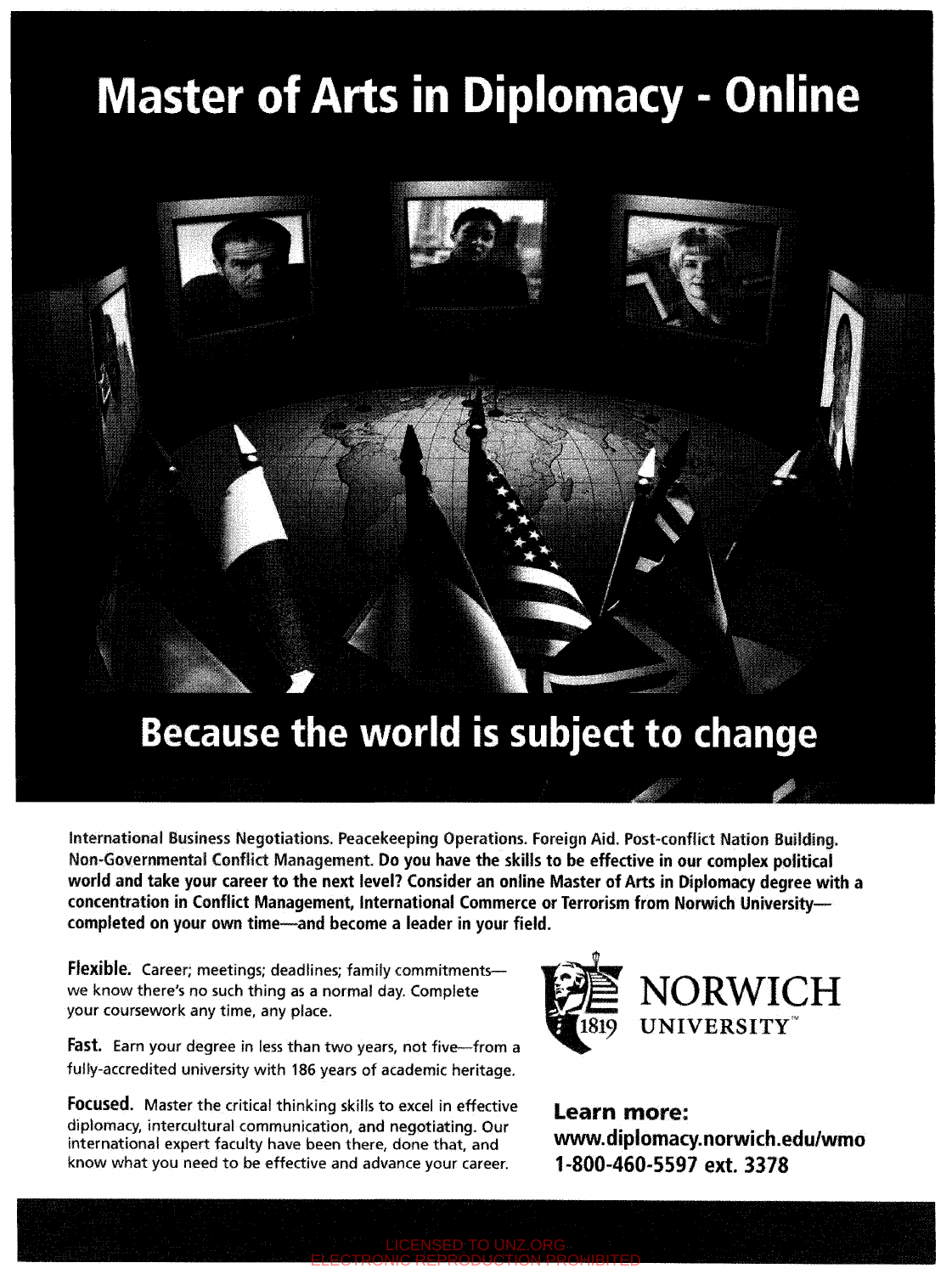career—Horace Mann, Princeton, Harvard Law School, a stint in the Manhattan district attorney's office we're taken through Spitzer's first failed attempt at winning the attorney general's seat in 1994, his successful bid four years later, and his initial efforts to expand the office into something commensurate with his ballooning ambition.

Two things are striking about this part of the tale: his constant efforts to resurrect old, quasi-abandoned statutes to pursue current ends, and the relentlessness with which Spitzer moved to expand the office in new ways that trampled on the bureaucratic turf of others. One story, oft-told elsewhere but wellrelated here, involves Spitzer's successful effort to crack down on financial fraud by dusting off the Martin Act—an old statute whose amendments give attorneys general civil investigative powers, such as the ability to issue subpoenas or question brokers and investment bankers. The book also takes us behind the scenes to witness the legal brinkmanship of Spitzer's highest-profile cases—his pursuit of Merrill Lynch; the targeting of Richard Grasso, the former chairman of the New York Stock Exchange with the gargantuan retirement package of \$139.5 million; and his assault on Hank Greenberg, the venerable American International Group executive. Each episode provides an up-close view of Spitzer wresthng internally with the fact that his power and visibility are growing at a dizzying rate. The Spitzer presented here is someone who's constantiy grappling with how far to go in applying his expanding clout without abusing it or damaging his carefully constructed crusading image.

At one moment we see Spitzer finally deciding against the prosecution of a very high-profile executive after "a couple of anguished jogs around the reservoir in Central Park." Li another fascinating scene, Spitzer is preparing to give a speech to top research analysts, and he's privately'resolved to give a very critical and aggressive address wholly out of sync with the gathering's celebratory tone. Just before the speech an aide approaches and suggests toning down the remarks, but Spitzer refuses. The result is a disaster, with Spitzer coming across as overbearing and drunk on his growing clout.

Indeed, Spitzer does display an ugly side—a relish of confrontation, a lust for the spotiight—as he gropes his way towards an understanding of the potential and limits of his growing power and visibility. Here and there, Spitzer and his cavalry of legal jousters come across as power-crazed bullies. In one instance, two Spitzer lawyers give an executive 24 hours to plead guilty, threatening if he doesn't to arrest him at home in front of his child and pregnant wife. In another, an exec is sent to jail despite his bond with his severely disabled daughter.

It is in Spitzer's overzealous prosecutorial streak that we can, with Masters's help, begin to locate an answer to our opening question: To what extent is Spitzer driven by vanity? The unmistakable conclusion, at least from Masters's telling, is that Spitzer has occasionally been carried away by an awareness of himself as a crusader who can strike fear into a whole industry with the simple wave of a subpoena. This invites comparisons, Masters says, with Rudy Giuliani, the former U.S. attorney and New York mayor whose prosecutorial streak led him to bully all manner of weak constituencies in his quest to clean up Gotham. But the comparison is only partiy valid. The hectoring tendency in both men is rooted in fundamentally different impulses. And it's this difference, I think, which ultimately explains Eliot Spitzer.

Giuliani's overzealousness is driven primarily by a lower-middle-class white resentment that was widespread in the New York City of the '60s and '70s, when rising crime and the city's dire fiscal situation turned it into a racial tinderbox. His prosecutorial streak is an avenging one rooted not in ideology but in (not entirely unjustified) hatred of urban disorder. Spitzer's zealousness, on the other hand, is far more ideological. It's driven by a genuine progressive concern—a desire not for order and safety, but for fairness. Though Spitzer strains to avoid being labeled "popuhst," all of his crackdowns—^whether on people committing financial firaud, unfair labor practices or environmental violations—are animated by a traditionally liberal impulse to level the playing field for small investors, workers, and those subject to excessive environmental depredation, among others. Indeed, it isn't too much of a stretch to say that Spitzer has, whether by accident or by design, crafted a unique politics all his own: prosecutorial progressivism.

In sum, if Spitzer does overreach, if he is occasionally carried away by his own white-knight image, he's still a man who's at bottom fundamentally fairminded and genuinely committed to effective pubhc service. In some of the best parts of the book. Masters lets Spitzer defend himself against the charges of overzealousness so often directed his way. His overriding defense is to suggest that one should be impatient when governmental institations fail; one should push and strain and trample on others if it's necessary to get those institutions working again; one shouldn't be overly respectful of bureaucratic turf boundaries if they're standing in the way of getting things done.

Spitzer's energetic impatience with the status quo has succeeded brilliantly for him in political terms, which is why he has an overwhelming lead in every poll to be the next governor of New York, a traditional jumping-off point for higher office, including bids for the presidency. But should Spitzer become governor, and should he bring to that position the same impulse towards reform, he'll face a whole new set of challenges. He'll be doing battie not with a financial elite, but with a political elite—^much of which is in Spitzer's party—which has been dominant for decades. Becoming governor will require a whole new set of compromises, many of them with people who should be targets of his presumed efforts at reform once in office.

Indeed, if and when Spitzer becomes governor, we'll discover what his reformist zeal is really made of—and how far it will take him. By demonstrating both Spitzer's ability and the astonishing success of his political formula, Masters's exhaustive study shows that it would be unwise to place limits on our estimation of this unique public figure's ambitions—or his ability to realize them.

**Greg Sargent** is founder of the political blog The Horse's Mouth and a contributing editor at *New York* magazine.